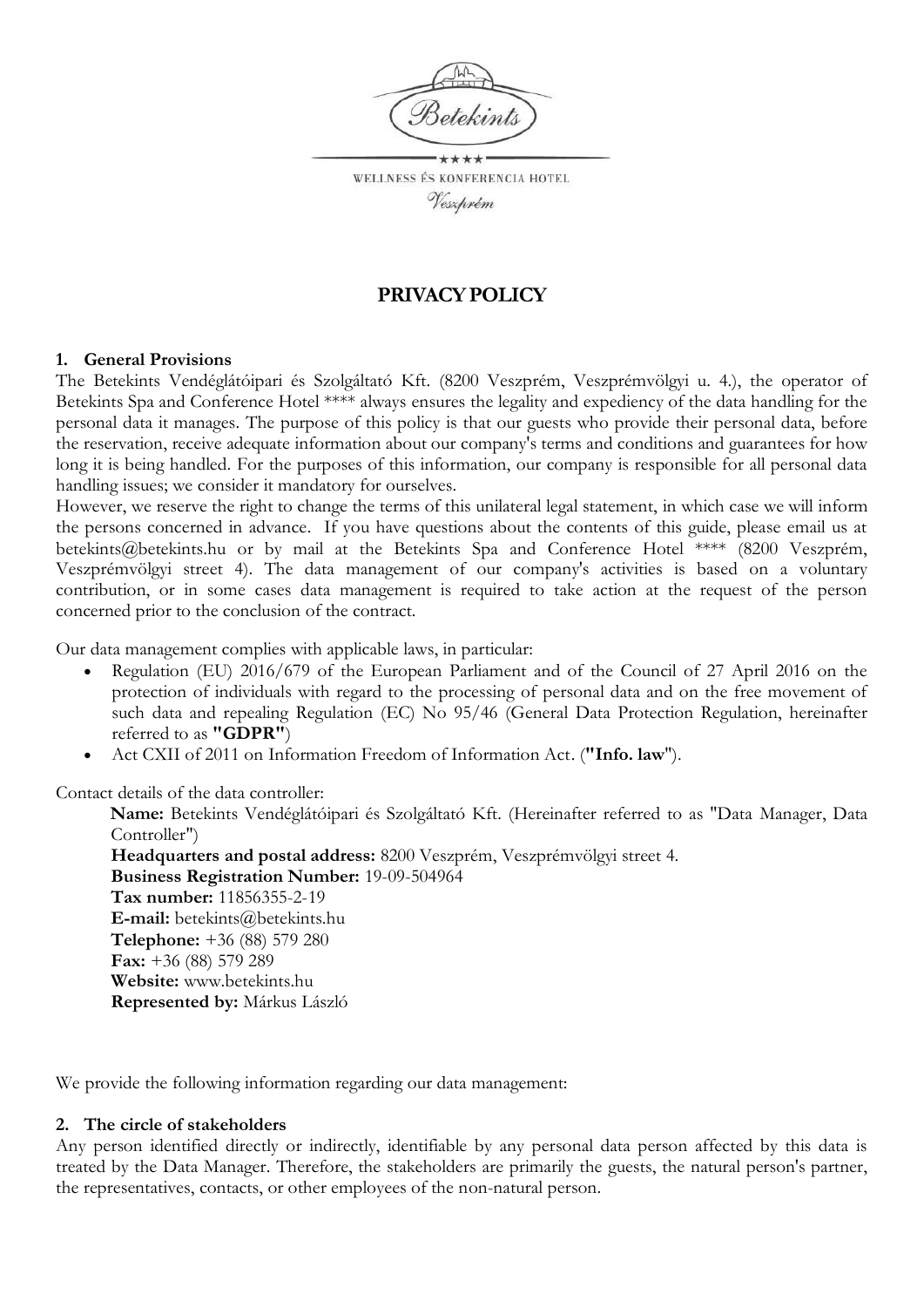## **3. The scope of the personal data handled, the purpose, legal basis and duration of the data handling**

## 3.1. Data management related to online booking

Our company offers an online booking facility to book a room / package in a fast, convenient and costfree way.

## **Personal Data Manager:** Data Manager

**The purpose of data management:** is to make booking easier, more cost-effective and more efficient. **Legal basis for data handling:** on the basis of the consent of the person concerned - GDPR Article 6  $(1)$   $(a)$ .

Personal Data Handled: Addressing; surname and first name; address (country, postal code, city, street, house number); telephone number; e-mail address; company name and registered office, bank card number, SZÉP card data (identification, card name).

**Data management duration:** two years after the last day of the reservation date.

**Utilization of the data processor:** our company uses information technology service provider for the online accommodation system as follows.

| Personal data processor | Headquarter                  | Description of the data processor job                               |
|-------------------------|------------------------------|---------------------------------------------------------------------|
| NetHotelBooking Kft.    | 8200 Veszprém, Boksa tér 1/A | The RESnWEB system ensures the possibility of<br>online reservation |

By accepting this Privacy Policy, the express consent of the data subject is that Data Processor will use additional data processors to make the service more convenient and customized as follows:

| The name of the other data<br>processor | Headquarter                                                                      | Description of the data processor job                                                                                                                                                                                                              |  |
|-----------------------------------------|----------------------------------------------------------------------------------|----------------------------------------------------------------------------------------------------------------------------------------------------------------------------------------------------------------------------------------------------|--|
| The Rocket Science Group,<br>LLC        | 675 Ponce de Leon Ave NE Suite<br>5000, Atlanta, GA 30308, USA                   | Owned by the Mandrill software integrated into<br>the booking system. This software is responsible<br>for sending emails and notifications to receive<br>automatic emails for booking, bidding, and<br>satisfaction measurement                    |  |
| Triptease Limited                       | WeWork 3 Waterhouse Square 138-<br>142 Holborn London EC1N 2SW<br>United Kingdom | An online chat feature that allows guests to stay<br>in touch with the hotel, can handle your<br>bookings quickly and efficiently                                                                                                                  |  |
| BIG FISH Internet-technológiai<br>Kft.  | 1066 Budapest, Nyugati tér 1-2                                                   | Providing data communications for payment<br>transactions between the trader and the payment<br>service provider system, ensuring traceability of<br>transactions for merchant partners                                                            |  |
| OTP Mobil Kft.                          | 1093 Budapest, Közraktár u. 30-32.                                               | Provision of data communications for payment<br>transactions between the trader and the payment<br>service provider system, customer service<br>assistance to users, transaction verification and<br>fraud-monitoring for the protection of users. |  |
| Barion Payment Zrt.                     | 1117 Budapest, Infopark sétány 1. I.<br>épület                                   | Provision of data communications for payment<br>transactions between the trader and the payment<br>service provider system, customer service<br>assistance to users, transaction verification and<br>fraud-monitoring for the protection of users. |  |
| Creative Management Kft.                | 8200 Veszprém, Boksa tér 1. A ép.                                                | Serving server hosting tasks                                                                                                                                                                                                                       |  |

**Possible consequences of failure to provide data:** no contract for the hotel room.

## 3.2. Room request-related data management

Our company offers an opportunity to electronically request for rooms/offers for our guests. The offer is provided by our automated system, subject to free capacities.

**Personal Data Manager:** Data Manager

**The purpose of the data management:** is to find out the prices of the hotel rooms / offers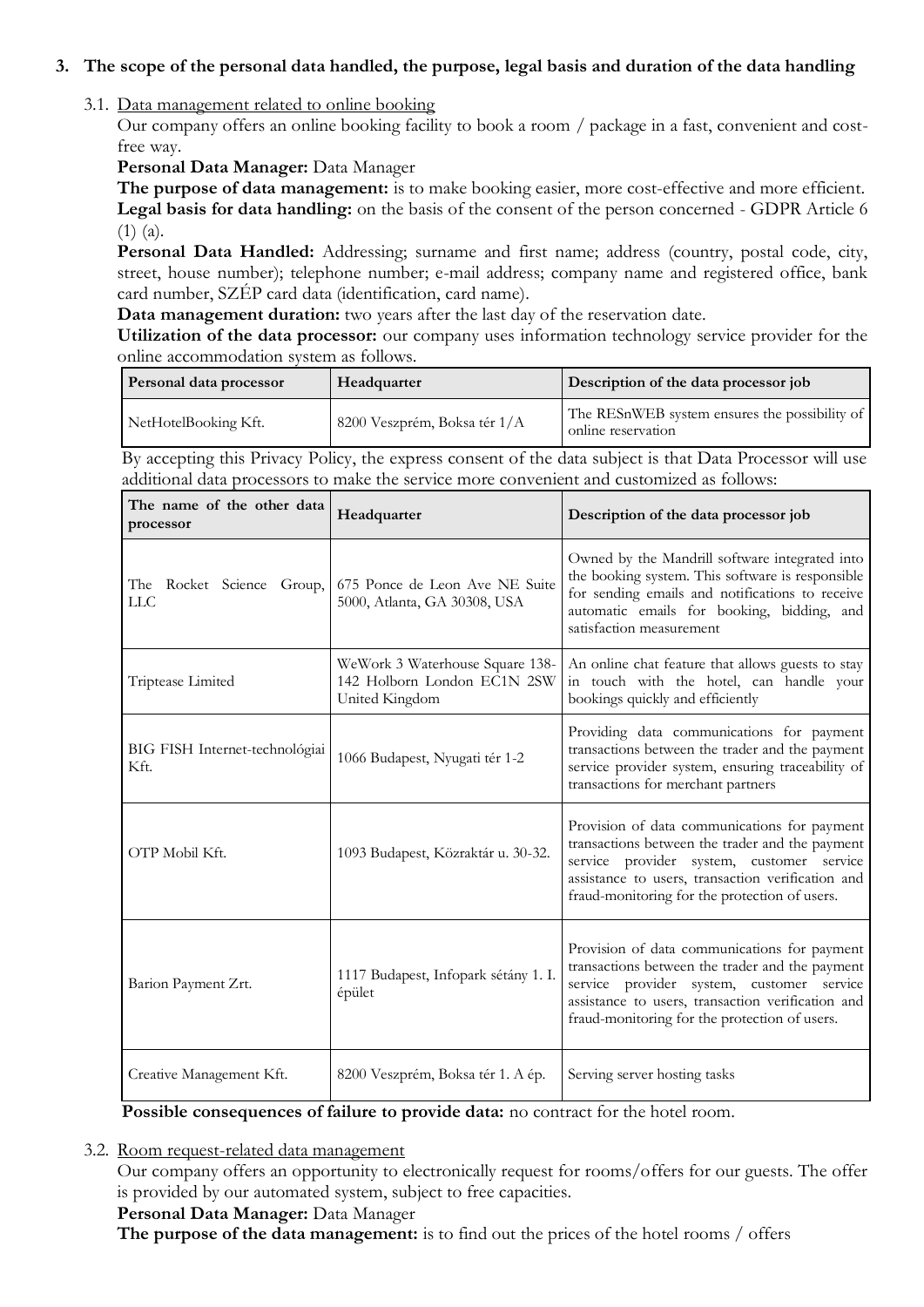**Legal basis for data processing:** on the basis of the consent of the person concerned, GDPR Article 6 (1) (a) and data handling prior to the conclusion of the contract to take action at the request of the person concerned - GDPR Article 6 (1) (b).

Personal Data Handled: Addressing; surname and first name; telephone number; e-mail address; number of guests.

**Data management duration:** two years after the last day of the reservation date.

**Utilization of a data processor:** our company uses information technology service provider to operate the online request system as follows.

| Personal data processor | Headquarter                  | Description of the data processor job  |
|-------------------------|------------------------------|----------------------------------------|
| NetHotelBooking Kft.    | 8200 Veszprém, Boksa tér 1/A | Operation of the online request module |

By accepting this Privacy Policy, the express consent of the data subject is that Data Processor will use additional data processors to make the service more convenient and customized as follows:

| The name of the other data<br>processor | Headquarter                                                                              | Description of the data processor job                                                                                                                                                                                           |
|-----------------------------------------|------------------------------------------------------------------------------------------|---------------------------------------------------------------------------------------------------------------------------------------------------------------------------------------------------------------------------------|
| <b>LLC</b>                              | The Rocket Science Group, 675 Ponce de Leon Ave NE Suite<br>5000, Atlanta, GA 30308, USA | Owned by the Mandrill software integrated into<br>the booking system. This software is responsible<br>for sending emails and notifications to receive<br>automatic emails for booking, bidding, and<br>satisfaction measurement |
| Creative Management Kft.                | 8200 Veszprém, Boksa tér 1. A ép.                                                        | Serving server hosting tasks                                                                                                                                                                                                    |

**Possible consequences of not delivering data:** The hotel cannot make an offer.

## 3.3. Data management for subscribing to a newsletter

Our company keeps in touch with guests who are interested in its services, news about its operations, promotions.

## **Personal Data Manager:** Data Manager

**The purpose of data management:** is to keep in contact with potential guests

**Legal basis for data handling:** on the basis of the consent of the person concerned - GDPR Article 6 (1) (a).

**Indication of a legitimate interest:** maintaining and developing business relationships with partners and guests

**The personal data handled is:** name, e-mail address

**Duration of data management:** Our company handles e-mail addresses until the newsletter is unsubscribed.

**Utilization of the data processor:** our company uses information technology service provider for the online accommodation system as follows.

| Personal data processor | Headquarter                   | Description of the data processor job |
|-------------------------|-------------------------------|---------------------------------------|
| NetHotelBooking Kft.    | 18200 Veszprém, Boksa tér 1/A | Store of the newsletter database      |

By accepting this Privacy Policy, the express consent of the data subject is that Data Processor will use additional data processors to make the service more convenient and customized as follows:

| The name of the other data   Headquarter<br>processor |                              | Description of the data processor job |
|-------------------------------------------------------|------------------------------|---------------------------------------|
| Creative Management Kft.                              | 8200 Veszprém, Boksa tér 1/A | Operating of the newsletter system    |

**Possible consequences of failure to provide data:** The person concerned does not receive a newsletter from our company.

You can always unsubscribe from our newsletter by email to betekints@betekints.hu or by clicking the unsubscribe icon in the newsletter. In this case, your email address will be deleted from our database immediately.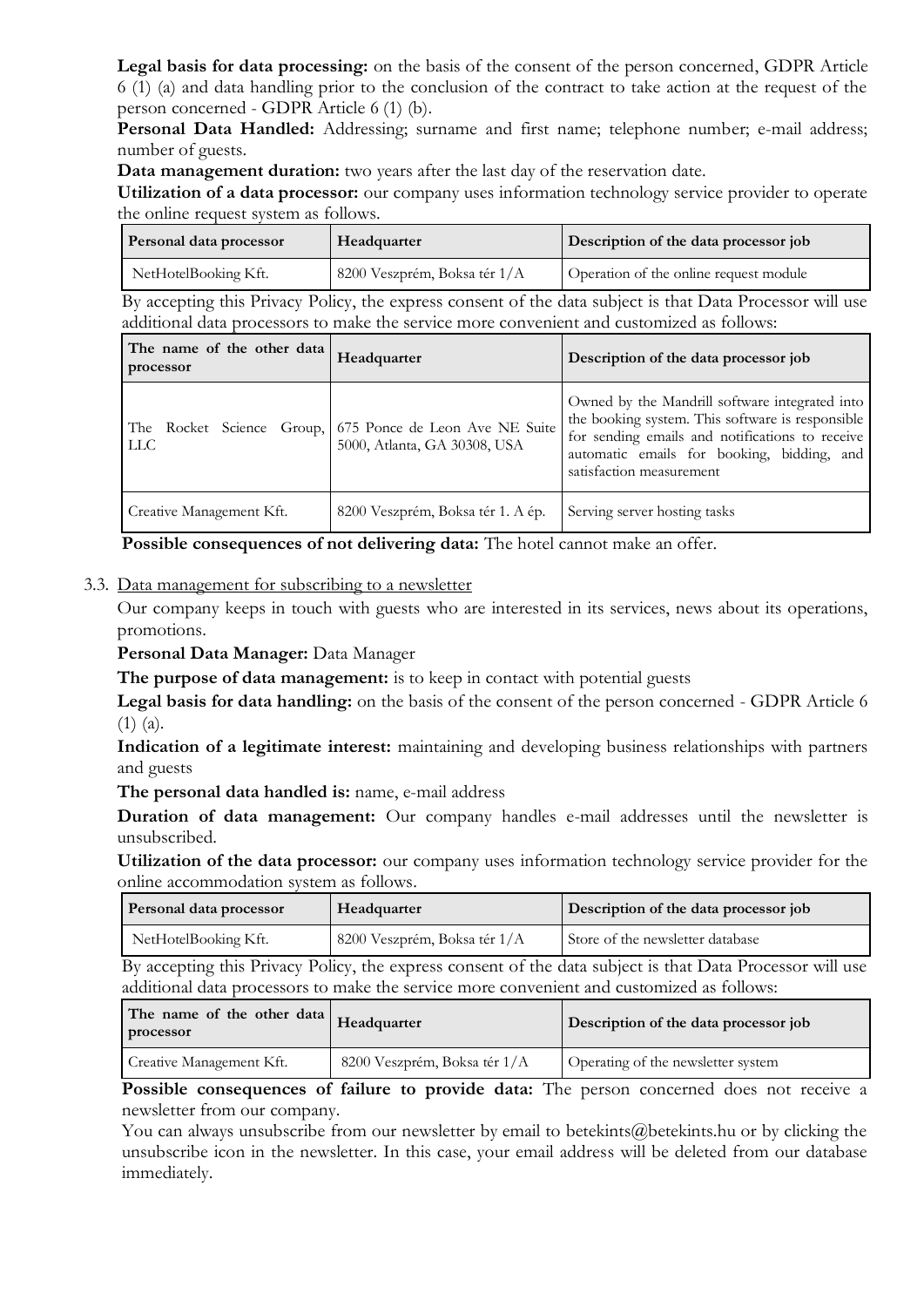3.4. Personal data management related to satisfaction measurement

As a hotel we aim to provide our guests with high quality services, so we constantly ask for feedback from our guests about their experiences during their stay at our hotel.

## **Personal Data Manager:** Data Manager

**The purpose of data management:** is to request feedback from guests to further develop and improve our services.

**The legal basis for data handling:** is the legitimate interest of the hotel operator GDPR Article 6 (1) (f).

**Indication of a legitimate interest:** our company has a legitimate interest in getting feedback on the development of our services based on feedback.

**The personal data handled is:** name, sex, e-mail address.

**Data management duration:** two years after the last day of the reservation date.

**Utilization of the data processor:** our company uses information technology service provider for the online accommodation system as follows.

| Personal data processor | Headquarter                  | Description of the data processor job |
|-------------------------|------------------------------|---------------------------------------|
| NetHotelBooking Kft.    | 8200 Veszprém, Boksa tér 1/A | Operating the Satisfaction Module     |

By accepting this Privacy Policy, the express consent of the data subject is that Data Processor will use additional data processors to make the service more convenient and customized as follows:

| The name of the other data<br>processor | Headquarter                                                                              | Description of the data processor job                                                                                                                                                                                           |
|-----------------------------------------|------------------------------------------------------------------------------------------|---------------------------------------------------------------------------------------------------------------------------------------------------------------------------------------------------------------------------------|
| <b>LLC</b>                              | The Rocket Science Group, 675 Ponce de Leon Ave NE Suite<br>5000, Atlanta, GA 30308, USA | Owned by the Mandrill software integrated into<br>the booking system. This software is responsible<br>for sending emails and notifications to receive<br>automatic emails for booking, bidding, and<br>satisfaction measurement |

**Possible consequences of failure to provide data:** The concerned party does not receive a questionnaire on satisfaction from our company.

## 3.5. Cookies

In order to provide customized service, the Data Manager has a small data packet, place a cookie on your computer and read it later. If your browser returns a previously saved cookie, the cookie operator can link the user's current visit with the past, but only for their own content.

**The purpose of data management:** is to identify, track, distinguish between users, identify users' current session, save data, prevent data loss, web analytical measurements, and personalized service.

**Legal basis for data handling:** on the basis of the consent of the person concerned - GDPR Article 6 (1) (a).

**The scope of the data being processed:** identification number, date, time, and previously visited page.

**Data management duration:** is up to 90 days.

Using a Data Processor: Our company uses the assistance of an IT service provider for cookie handling as follows.

| Personal data processor  | Headquarter                  | Description of the data processor job |
|--------------------------|------------------------------|---------------------------------------|
| Creative Management Kft. | 8200 Veszprém, Boksa tér 1/A | Website operation                     |

**More information about data management:** The cookie can be deleted from your computer or disabled in your browser. To manage cookies, you can usually use the Privacy / History / Custom Settings menu in cookies, cookies, cookies or tracing in the Tools / Preferences menu of browsers.

**Possible consequences of non-disclosure:** the impossibility of using the service in accordance with paragraphs 2 to 5 above.

## 3.6. Web server logging

When visiting nethotelbooking.net, the web server automatically logs user activity.

**The purpose of data management:** During a visit to the site, the service provider checks the functionality of the services and records the visitor data to prevent abuse.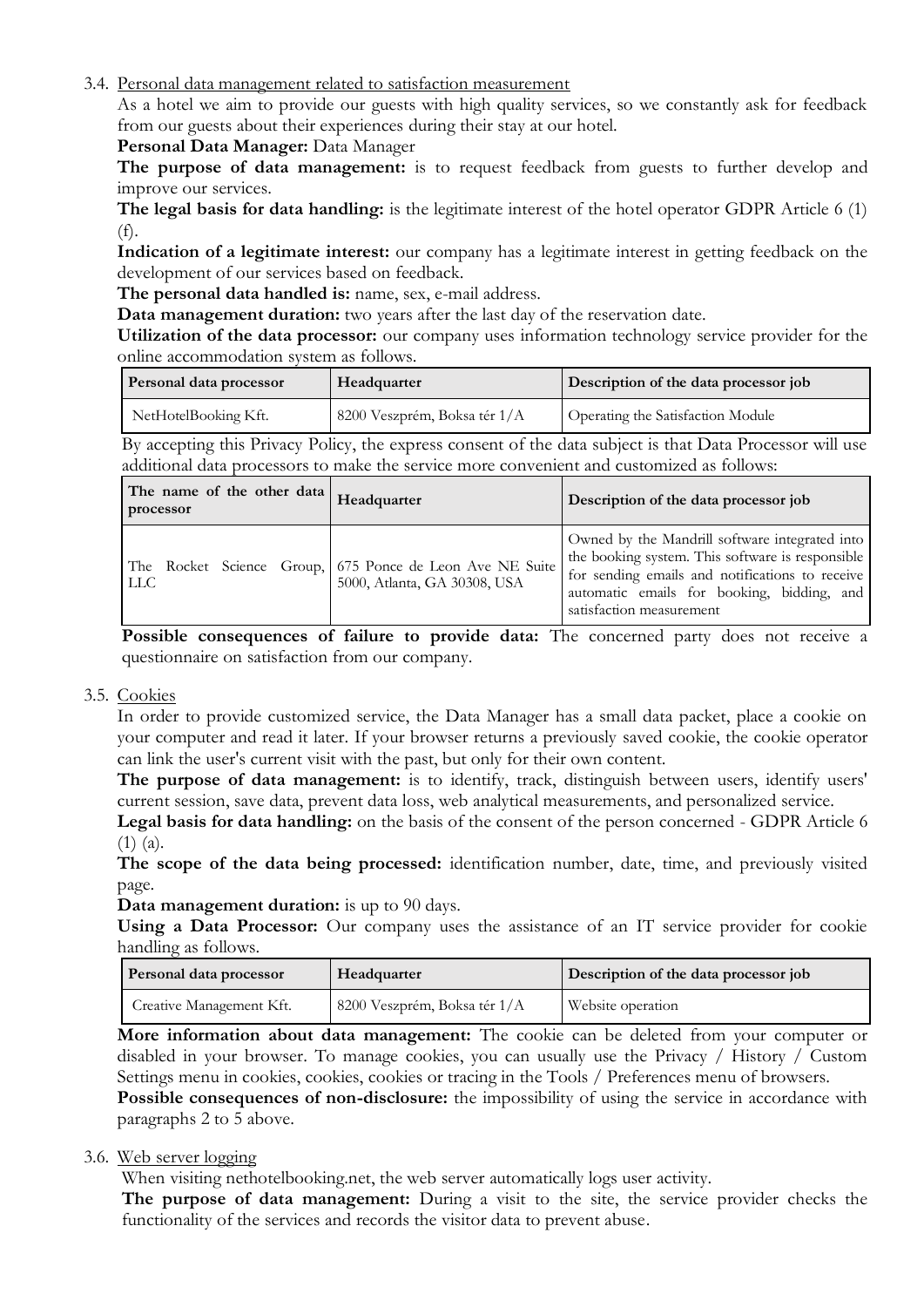**The legal basis for data processing:** is Article 6 (1) (f) of the GDPR. Our company has a legitimate interest in the safe operation of the website.

**Type of personal data you are handling:** ID number, date, time, address of the page you are visiting. **Data management duration:** is up to 90 days.

| Using a data processor: Our company uses IT service provider to operate the website as follows. |  |  |
|-------------------------------------------------------------------------------------------------|--|--|
|-------------------------------------------------------------------------------------------------|--|--|

| <b>Personal data processor</b> | Headquarter                  | Description of the data processor job                          |
|--------------------------------|------------------------------|----------------------------------------------------------------|
| NetHotelBooking Kft.           | 8200 Veszprém, Boksa tér 1/A | Record visitors and record information for<br>server operation |

**More information about data management:** our company does not link data collected during the analysis of logs with other information and does not seek to identify the user. The addresses of the pages visited, as well as the date and time data are not suitable for identifying the person concerned, but are linked to other data (such as those provided during registration) to help draw conclusions about the user.

**External Service Provider Data Logging:** The portal html code contains links to external servers outside of our company and links to external servers. The external service provider is connected directly to the user's computer. We are reminding our visitors that the providers of these links are able to collect user data (eg IP address, browser, operating system details, cursor movement, visited page title, and time of visit) due to direct communication with the user's browser due to direct communication with the user's browser. The IP address is a series of numbers that can be clearly identified by the computers and mobile devices of users on the Internet.

IP addresses can also geographically locate a visitor using that computer. The addresses of the pages visited, as well as the date and time data are not suitable for identifying the person concerned, but are linked to other data (such as those provided during registration) to help draw conclusions about the user.

## 3.7. Request for information / continuous contact

The Data Controller ensures that the person concerned can be constantly or regularly contacted in different ways and forums. For example, electronic communication; e-mail exchanges, contact by post or telephone, etc.

#### **Personal Data Manager:** Data Manager

**The purpose of data management:** is to provide the person with the appropriate information and keep in touch.

**Legal basis for data handling:** on the basis of the consent of the person concerned - GDPR Article 6 (1) (a). In the case when the Data Controller and the relevant agreement conclude with one another for example the use of a Data Manager service such as accommodation, the legal basis for data handling may also be based on the contract. Contacting and maintaining contact information, such as the management of relevant data, may be based on the legitimate interest of the third party or the data controller, as well as other legally defined legal grounds, such as mandatory by law.

**The personal data handled:** surname and first name; telephone number; e-mail address; question content.

**The duration of the data management:** until the goal is reached, or if the performance of the interest or the third party or the data subject's interest or obligation requires it, after the goal has been reached, until the interest has ceased or if the obligation is fulfilled. If, on the basis of data manipulation or otherwise, the law determines the duration of the data management, the Data Controller manages the data for the specified period of time.

## 3.8. Check-in and check-in form / Guest and Tourism Register

The guest at the time of arrival filled a check-in form in which he / she agrees to ensure that the Data Controller fulfils the obligations specified in the relevant legislation (in particular in the field of foreign policing and domestic tourism tax law) and proof of fulfilment, and for the purpose of identifying the person concerned, until the competent authority can check compliance with the obligations set out in the relevant legislation.

#### **Personal Data Manager:** Data Manager

**The purpose of the data management:** is to ensure the full compliance with the legislation (in particular the foreign policing and tourism tax), the establishment of the service contract, the possible enforcement of the claim and the contact with the person concerned.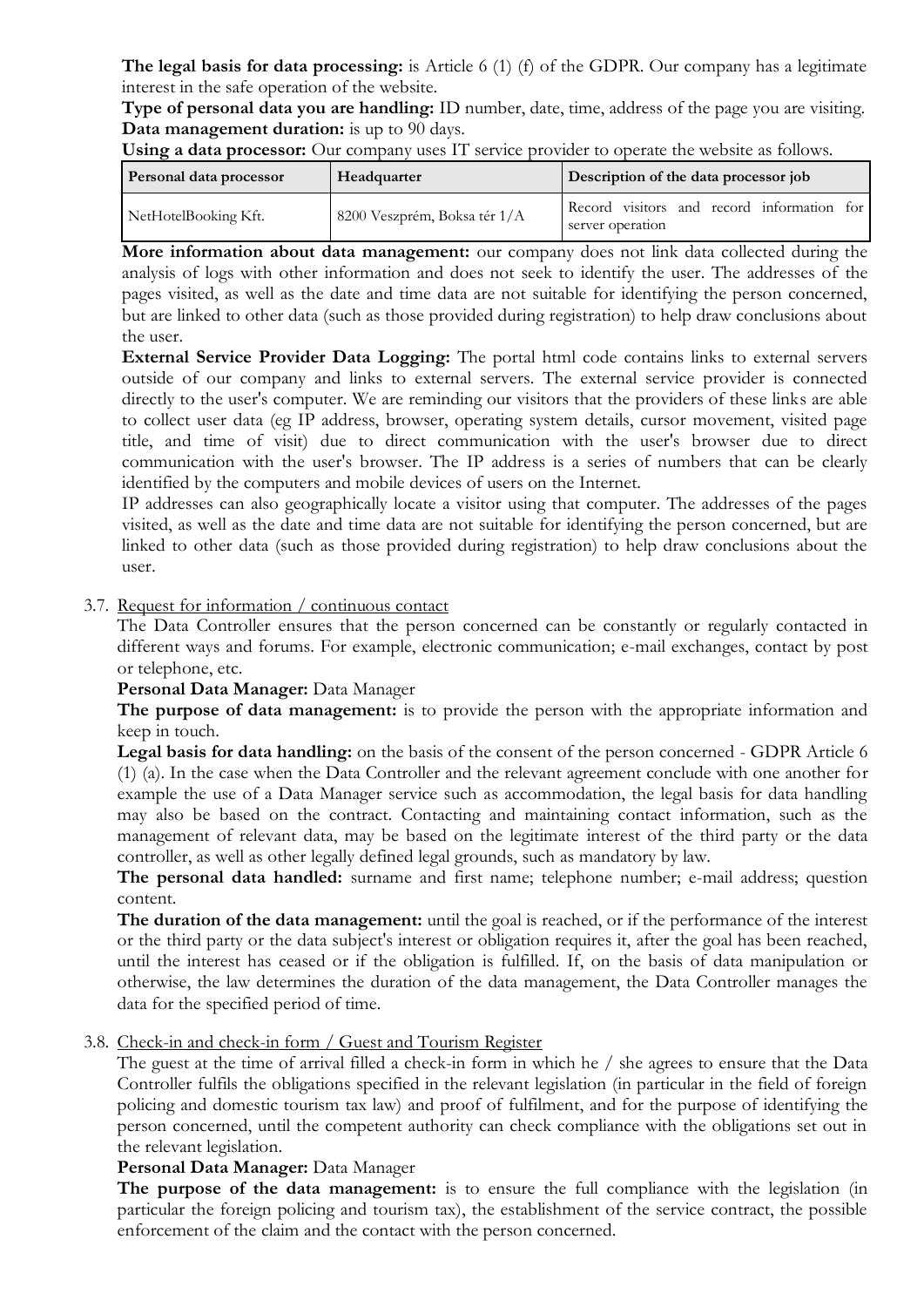Based on the authorization given by Act C of 1990 on Local Taxes, based on the local authority's regulation on the establishment of a tourist tax, data management is compulsory for the name, place of birth and time, address and citizenship, thus the legal conditions for the use of the services provided by the Data Controller .

The Data Handler draws the attention of the stakeholders that, in view of the 2011 CXII. , in accordance with the provisions of Section 6 (5) of the Act, the data voluntarily provided by the data subject to the tax obligations (in particular the tourist tax) and to enforce his / her legitimate interests without further consent of the person concerned, you can manage.

For the purposes of guarding, storing and destroying paper-based sign-up sheets and other paper-based data files, the Data Controller shall act in accordance with these Rules and the Rules of Procedures.

Legal Basis for Data Processing: Check-in, filling the check-in form is based on a voluntary contribution but subject to the use of the services and the data specified by Act C of 1990 on Local Taxes - if voluntarily provided by them - data management is mandatory.

**The personal data handled:** surname and first name; time and place of birth; home address; telephone number; e-mail address; ID number; car registration number; nationality; payment method; arrival and departure date. In the case of a tourism tax exemption, the following information can be transmitted to the local tax office: first name and surname; time and place of birth; arrival and departure date. The email address is not required on the check-in form. On the check-in form, by entering the e-mail address, the person concerned voluntarily subscribes to a Data Manager-operated newsletter service. The relevant information is provided on the check-in form.

The duration of the data processing: in the case of mandatory data, 5 years from the date of registration, in the case of a newsletter, at the request of the person concerned, until the cancellation of the rights and obligations deriving from the legal relationship with other data, the data handler treats personal data, are documented and the certificate supports the accounting records, the duration of the data processing is based on Section 169 (2) of Act C of 2000, for at least 8 years.

Possible consequences of non-disclosure: no contract is concluded for the hotel room or no tourism tax relief can be established.

#### 3.9. Camera system

In the hotel, surveillance cameras are operated for the personal and financial security of the affected persons and for other purposes. They are called by the notice board for the attention of those concerned.

#### **Personal Data Manager:** Data Manager

**The purpose of the data management:** is to protect the property owned by the data controller, to prevent and prove the violation of the law.

**The legal basis for data handling:** is the legitimate interest of the data controller. The data controller has a legitimate interest in safeguarding the property he owns, preventing or proving infringements at his headquarters.

Data managed: the image of the people who are captured on the scenes and other personal information recorded by the observation system. Data is provided automatically, by entering the property.

**Duration of data handling:** 3 working days without use.

**Further information on data handling:** Location of the recording: 8200 Veszprém, Veszprémvölgyi str. office located under number 4. Recordings are stored with enhanced data security measures, ensuring that unauthorized persons cannot view and copy recordings. Only the data manager's designated employee is entitled to record the current image of the cameras on a recording medium. Location of observation cameras and their viewing angle:

| Camera<br>number | The location of the cameras                     | Area to which the camera's angle of view is<br>directed            |
|------------------|-------------------------------------------------|--------------------------------------------------------------------|
| 2.               | restaurant                                      | restaurant interior from entrance to bar                           |
| 4.               | wellness building on the NE<br>frontage         | part of the entrance gate and the 2-2 parking<br>spaces next to it |
| 5.               | wellness section ground floor,<br>swimming pool | swimming pool                                                      |
| 6.               | wellness building on the NE<br>frontage         | parking zone next to the restaurant                                |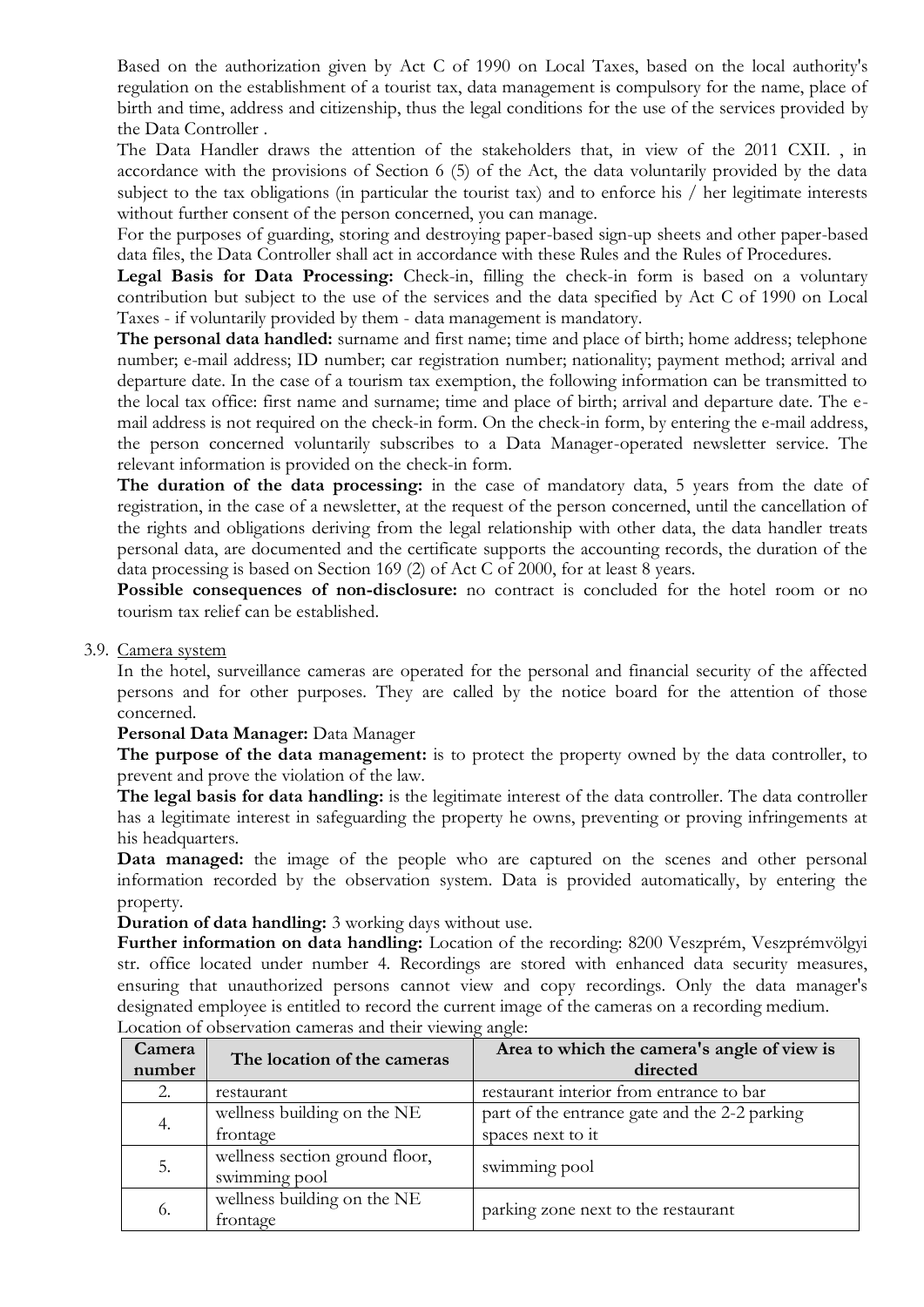| 7.  | wellness center ground floor,<br>entrance corridor | wellness center entrance                    |
|-----|----------------------------------------------------|---------------------------------------------|
| 8.  | wellness section ground floor,<br>swimming pool    | children's pool and jacuzzi                 |
|     | wellness center basement                           | saunas                                      |
| 14. | wellness building on the SE                        | wellness outdoor terrace and parking spaces |
|     | frontage                                           | behind it                                   |

**Utilization of a Data Processor:** Our company uses the assistance of a service partner for maintenance work and technical assistance during camera system operation as follows.

| Personal data processor | Headquarter | Description of the data processor job                                                         |
|-------------------------|-------------|-----------------------------------------------------------------------------------------------|
| Lantech Kft.            |             | 8200 Veszprém, Szeglethy József u. Providing technical tasks to operate the camera<br>system. |

## 3.10. Data management in connection with gift vouchers

The Data Manager allows you to purchase various gift vouchers / coupons involved, which can be used in the given value for our services.

#### **Personal Data Manager:** Data Manager

**The purpose of data management:** is to provide you with the relevant information, receive a unique offer of a gift certificate, order and / or accept a gift certificate, and maintain contact information.

**Legal basis for data handling:** on the basis of the consent of the person concerned - GDPR Article 6  $(1)$   $(a)$ .

**Scope of managed data:** addressing; surname and first name; delivery address (country, postal code, city, street, house number); telephone number; e-mail address; the name of the company, the value of the voucher, the method of payment, the surname and the first name of the beneficiary of the gift voucher, or the indication that the gift voucher may be used by the owner (anonymous beneficiary)

**The length of the data processing:** the term of the data is maintained until the expiration of the enforceability of the rights and obligations deriving from the legal relationship in which the data controller handles the personal data in connection with the legality of the data that is evidenced and the document supports the accounting records. on the basis of Article 169 (2) of the Act, for at least eight years.

## 3.11. Guestbook

The guests at the Betekints Spa and Conference Hotel \*\*\*\* reception can write a comment in the guestbook, while providing their datas.

## **Personal Data Manager:** Data Manager

**The purpose of data management:** is to give the person concerned the opportunity to express his opinion on the services of the Data Manager in order to improve the quality of the hotel services and to keep in touch with the data owner for any guest complaints.

**Legal basis for data handling:** on the basis of the consent of the person concerned - GDPR Article 6 (1) (a).

**Data managed:** data provided by the data subject, typically: name, address, e-mail address, comment / opinion.

**Duration of data handling:** at the concerned request, the identification can be terminated by anonymization.

**Further information on the data handling:** The person concerned acknowledges that the guestbook may be accessed by other persons and third parties, and by using the guestbook, you explicitly agree to know the details of the guestbook as well as third parties. Since Data Manager does not examine the information provided in the guestbook, but makes the guestbook available, therefore Data Management is not responsible for the use of the guestbook. Accordingly, the guestbook must be used with caution.

#### 3.12. Guest Survey

Our guests can write a review, opinion, comment on the paper-based guest survey at the reception or in the rooms, as well as online.

**Personal Data Manager:** Data Manager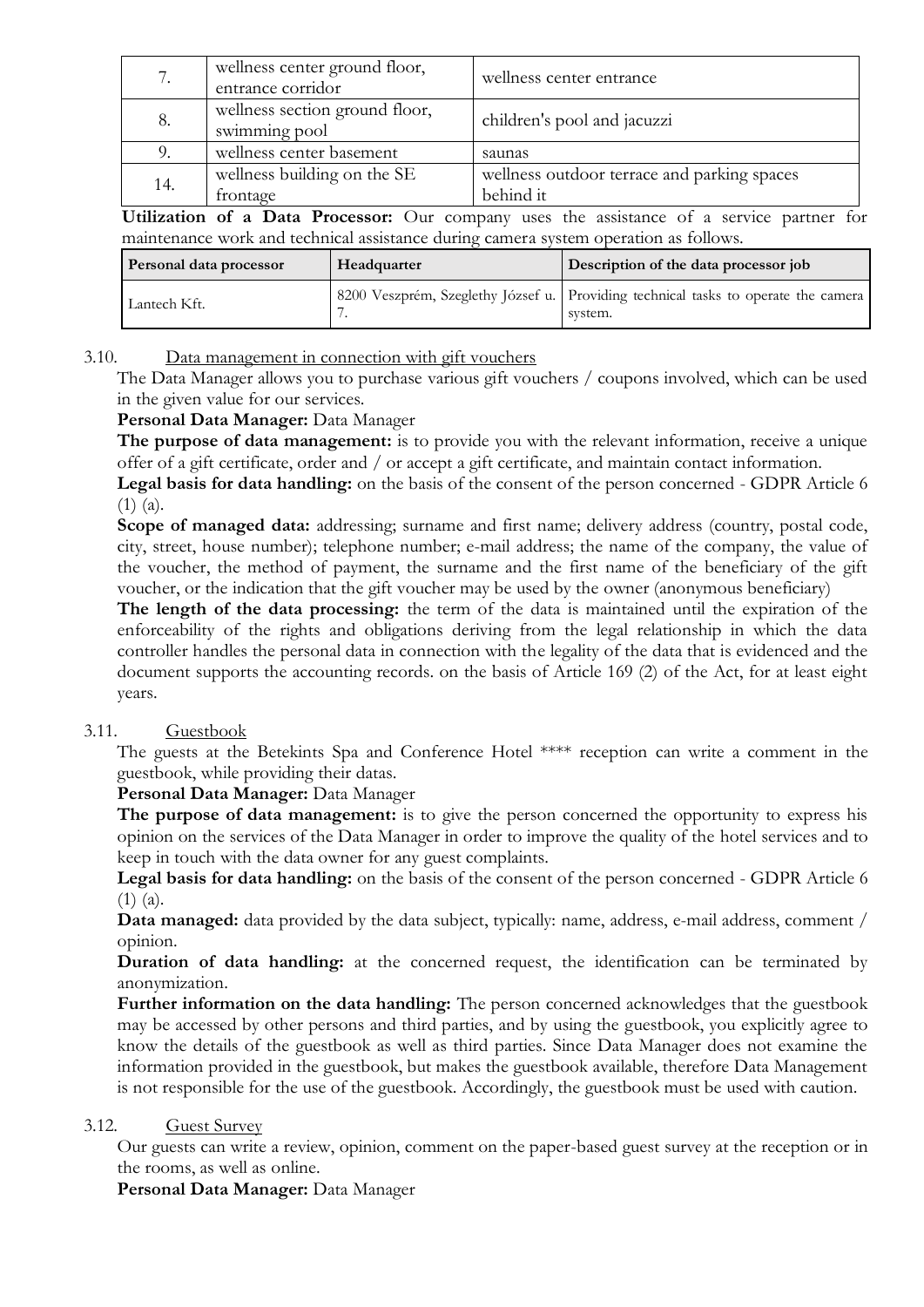**The purpose of data management:** is to give the person concerned the opportunity to express his opinion on the services of the Data Manager in order to improve the quality of the data management services and to keep in touch with the data owner for any guest complaints.

**Legal basis for data handling:** on the basis of the consent of the person concerned - GDPR Article 6 (1) (a).

**The range of data processed:** surname and first name, address, e-mail address, comment / opinion **Data management duration:** until the end of year 5 from the date of data collection Data manager clears the processed data.

Using a Data Processor: Our company uses the help of an IT service provider to use the online guest questionnaire as follows.

| Personal data processor | Headquarter                  | Description of the data processor job     |
|-------------------------|------------------------------|-------------------------------------------|
| NetHotelBooking Kft.    | 8200 Veszprém, Boksa tér 1/A | Operation of a guest questionnaire module |

## 3.13. Make an appointment

The Data Manager allows the data subjects to make an appointment, during which they can personally contact the Data Controller about its services and other issues.

## **Personal Data Manager:** Data Manager

**The purpose of the data management:** providing time and keeping in touch.

**Legal basis for data handling:** on the basis of the consent of the person concerned - GDPR Article 6  $(1)$   $(a)$ .

**The range of data processed:** surname, first name and phone number, e-mail address, date **Duration of data management:** until the goal is achieved.

## 3.14. Data management related to the conclusion of an agreement

The data handler entrusts the provision of certain services to a prior agreement as a condition.

## **Personal Data Manager:** Data Manager

**The purpose of the data management:** is to identify the person concerned and to provide the service to the person concerned in accordance with the provisions of the agreement.

**The legal basis for data processing:** is data management required to perform a contract in which the party concerned is required to take action by one party or before the conclusion of the contract at the request of the party concerned - GDPR Article 6 (1) (b).

**The scope of the data to be processed:** the names, content, remuneration, rights and obligations to be included in the scope of the contract for the purposes of concluding the agreement, telephone number, e-mail address, address,

**The length of the data processing:** the term of the data is maintained until the expiration of the enforceability of the rights and obligations deriving from the legal relationship in which the data controller handles the personal data in connection with the legality of the data that is evidenced and the document supports the accounting records, on the basis of Article 169 (2) of the Act, for at least eight years.

## 3.15. Banking data management

The Data Controller allows you to equalize the value of the products / services by bank transfer, or provide a bankcard guarantee by providing bankcard information as a guarantee for the services you wish to use.

## **Personal Data Manager:** Data Manager

**The purpose of the data management:** is to facilitate and control the financial performance of the party concerned.

**The legal basis for data processing:** is the transfer of the bank through the bank and thus the communication of the related data to the Data Controller based on the contribution of the person concerned - Article 6 (1) (a) GDPR.

**The number of accounted data is:** account holder's name, account holder's bank account number, transfer notification, amount of transfer, credit card details (bank card number, name on card, validity date)

**The duration of the data processing:** for the identification and contact data, until the expiration of the enforceability of the rights and obligations deriving from the legal relationship in which the data controller handles the personal data in relation to the legal relationship with the data that is evidenced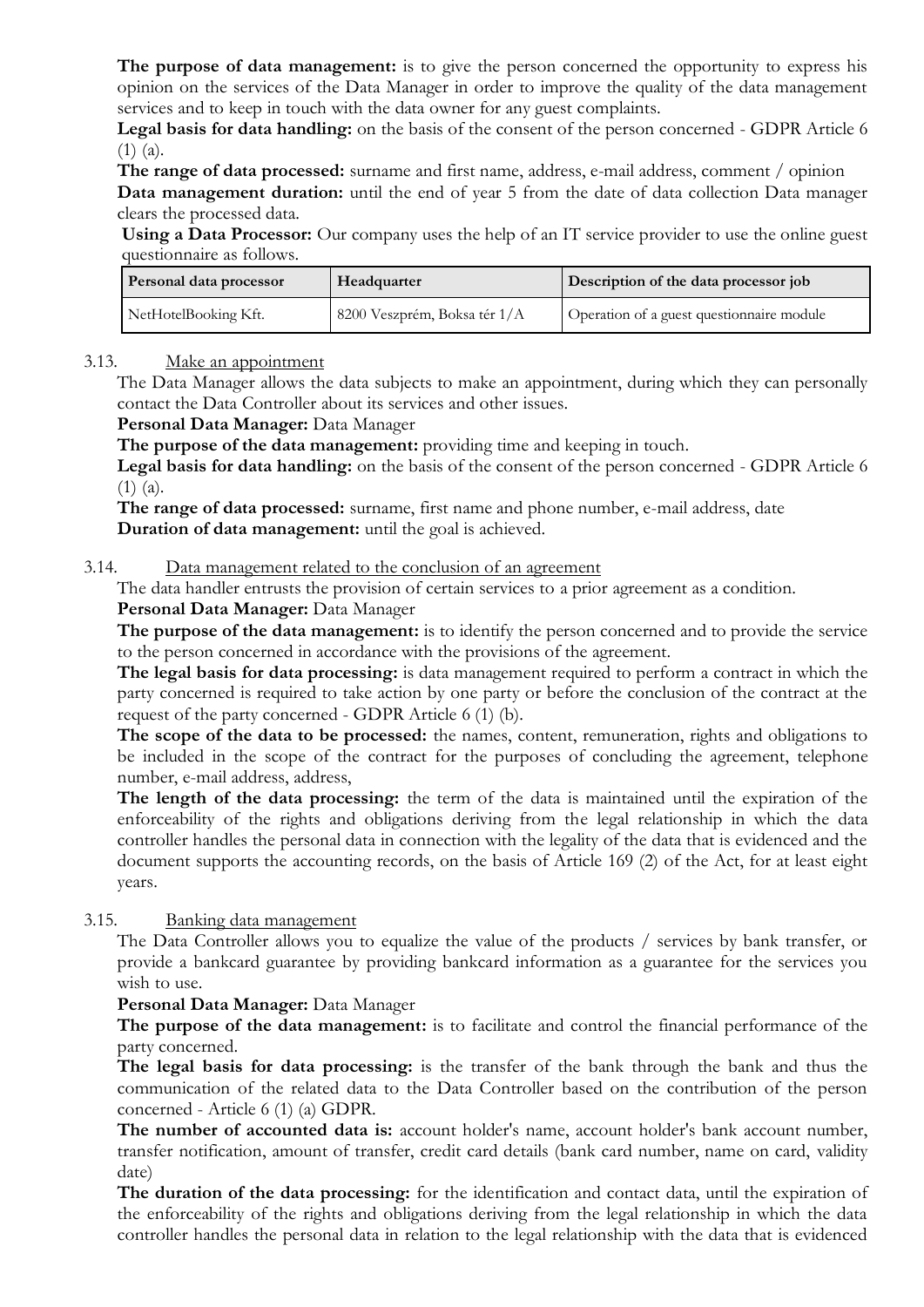and the document supports the accounting account, Pursuant to Article 169 (2) of Act C of 2000, at least eight years. In the case of bankcard data, until the completion of the contractual performance, until payment of the services provided.

**Further information on data management:** In order to safeguard banking and business secrecy, the Data Controller will do its utmost to ensure that the above information is only available to the Employee who is strictly required to perform his or her duties and has the right to do so. As a bankcard guarantee, we accept and manage bankcard data only through online interfaces that have an appropriate security protocol.

The activity and process involved in data management is as follows:

- a) Affected by bank transfer on the channel that he / she chooses and available to him or by providing bank card details a bank card guarantee for the services he / she wants to use.
- b) Affected by the bank transfer or by providing the details of the bankcard data to the data manager.
- c) The data controller checks the details of the name, amount and communication in case of bank transfers. In the case of a bankcard guarantee, the data provided will only be treated if the card is debited in case of violation of the cancellation conditions contained in the respective GTC, or the settlement of the contractual service and the services used are made on the basis of the given card data.
- d) You may transfer the details of bank transfer or credit card payment to a data processor entrusted with data management, accounting and accounting tasks.

**Using a Data Processor:** Our company uses outsourcing services for accounting and other accounting tasks as follows.

| Personal data processor | Headquarter             | Description of the data processor job        |
|-------------------------|-------------------------|----------------------------------------------|
| Mérleg 1999 Kft.        | 8429 Porva, Pápai út 1. | Performing bookkeeping and accounting tasks. |

## 3.16. Event-related data management

Our hotel organizes many events and actively participates in the events. We also handle personal information in the organization and retention of events.

## **Personal Data Manager:** Data Manager

**The purpose of personal data management**: is to forward event information, and in some cases to document the organization of the event, on the basis of the consent of the person concerned - GDPR Article 6 (1) (a).

The scope of the managed data is: name, delegate business organization, a portrait of the persons present at the event and other personal data recorded by the photograph or video. To handle these data, it is necessary to properly identify the registrants, and on the other hand, if necessary, the event can be documented in a pictorial manner.

**Duration of data handling:** 5 years from the date of data collection.

Further information on data management: By registering with the event, the data subject explicitly agrees to manage personal data as described in this booklet, and if necessary, make an image and video recording that can be used by Data Manager without restriction and restriction within the retention period, for information purposes.

**Possible consequences of failure to provide data:** Data providing is voluntary and, in case of nonconsent, the data subject can not register for the event.

## 3.17. Other data management

Data management not listed in this policy is provided when data is included. We inform our customers that some authorities, public organisations, courts can contact our company for the purpose of communicating personal information. For these organisations, if the organisation concerned indicates the exact purpose and scope of the data, it publishes personal data only to and to the extent that it is indispensable for the purpose of the request and if the fulfilment of the request is required by law.

## **4. How to store personal data, security of data management**

Our computing systems and other data retention locations are located at the headquarters and on the servers rented by the data processor. Our company selects and manages the IT tools used to manage personal data in the provision of the service so that the data treated:

(a) accessible to the authorized person (availability);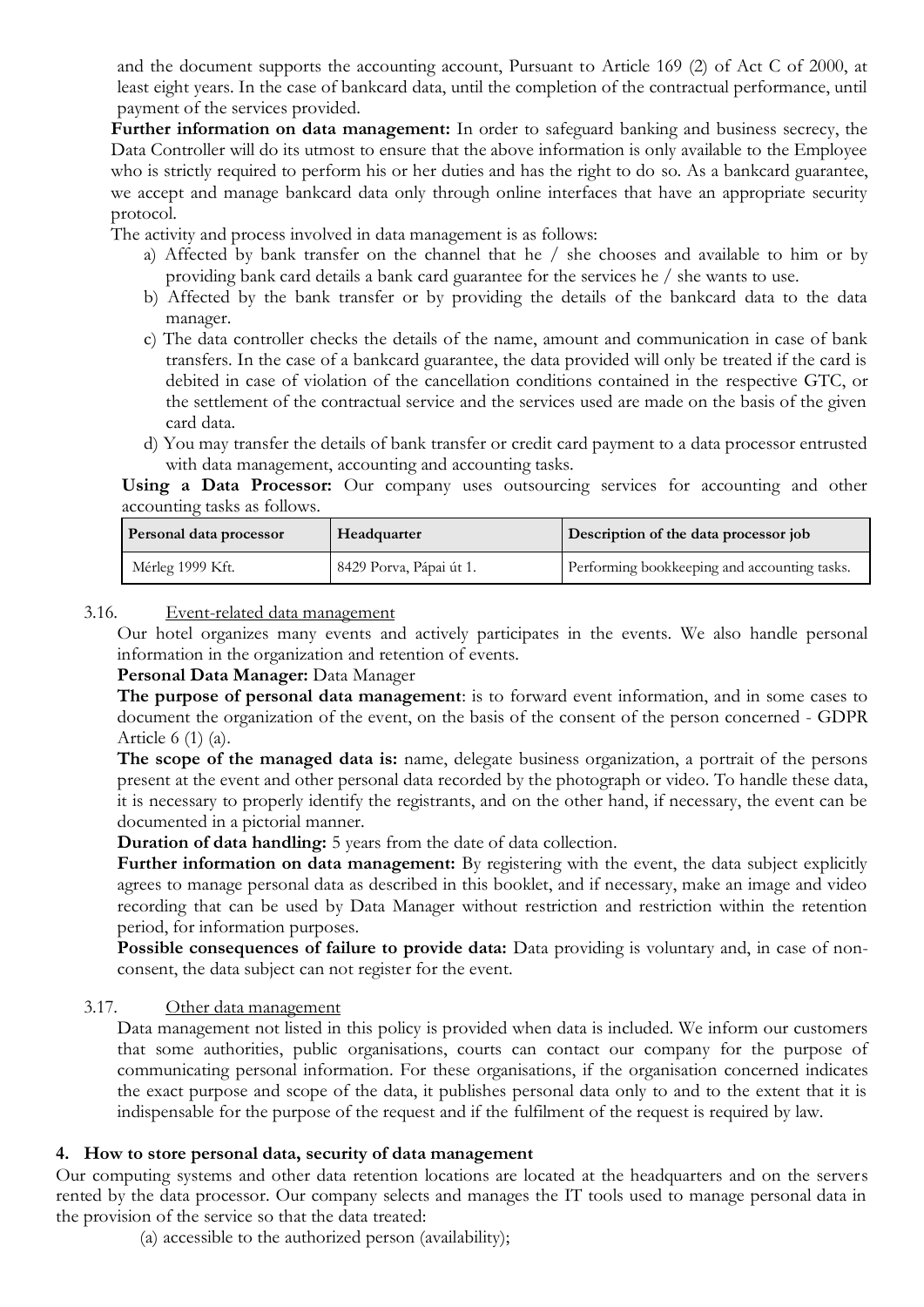- (b) authenticity and authentication (credibility of data management);
- (c) its unambiguousness can be verified (data integrity);
- (d) be protected against unauthorized access (confidentiality of data).

We pay particular attention to the security of the data, we also take the technical and organizational measures and develop the procedural rules necessary to enforce the GDPR guarantees. The data are protected by appropriate measures, particularly against unauthorized access, alteration, transmission, disclosure, deletion or destruction, as well as unavailability due to accidental destruction, damage, and the technique used.

The IT system and network of our company and partners are protected against computer-aided fraud, computer viruses, computer burglaries, and attacks leading to service denial. The operator also provides security through server-level and application-level security procedures. Daily data backup is solved. In order to avoid any privacy incident, our company will take every possible action, in the event of such an incident - according to our incident management policy - to minimize risks and to remedy the damage.

## **5. Rights of the persons concerned, remedies**

You may request the information concerned to handle your personal data and may request the rectification of your personal data or, with the exception of mandatory data, cancellation, revocation, discretion and right of protest as indicated in the record and the above mentioned contact details of the data controller.

At the request of the person concerned, we provide the information in electronic form without delay, but no later than 30 days, in accordance with our applicable regulations. Requests for those below to comply with the rights below are provided free of charge.

#### 5.1. Right to information:

Our company will take appropriate measures to ensure that all the information on the treatment of personal data referred to in Article 13 and 14 of the GDPR and the information provided for in Articles 15-22. and Article 34 in a concise, transparent, comprehensible and easily accessible form, in a clear and straightforward manner, but in a precise manner.

The right to information can be exercised in writing through the contact details given in point 1. At the request of the person concerned, information may be given orally, after verifying his or her identity. We inform our customers that if our company's employees are in doubt about the identity of the person concerned, we may request the information required to confirm that person's identity.

## 5.2. Right to access:

The person concerned has the right to be informed by the data controller about whether his personal data is being processed. If you are in the process of handling personal data, you have the right to have access to your personal information and the information listed below.

- The aims of data management;
- the categories of personal data involved;
- the categories of recipients or recipients with whom or which personal data will be communicated or communicated, including in particular third country (non-EU) recipients or international organizations;
- the intended duration of personal data storage;
- Limitation of rectification, deletion or limitation of data and right of protest;
- the right to file a complaint addressed to the supervisory authority;
- Data sources information; the fact of automated decision making, including profiling, as well as the logic used and the understandable information on the significance of such data management and the likely consequences for the data subject.

In addition to transferring personal data to a third country or to an international organization, the data subject may be entitled to receive information on the appropriate guarantees for the transmission.

## 5.3. Correction right:

Under this law, anyone may request rectification of inaccurate personal data processed by our company and the completion of incomplete data.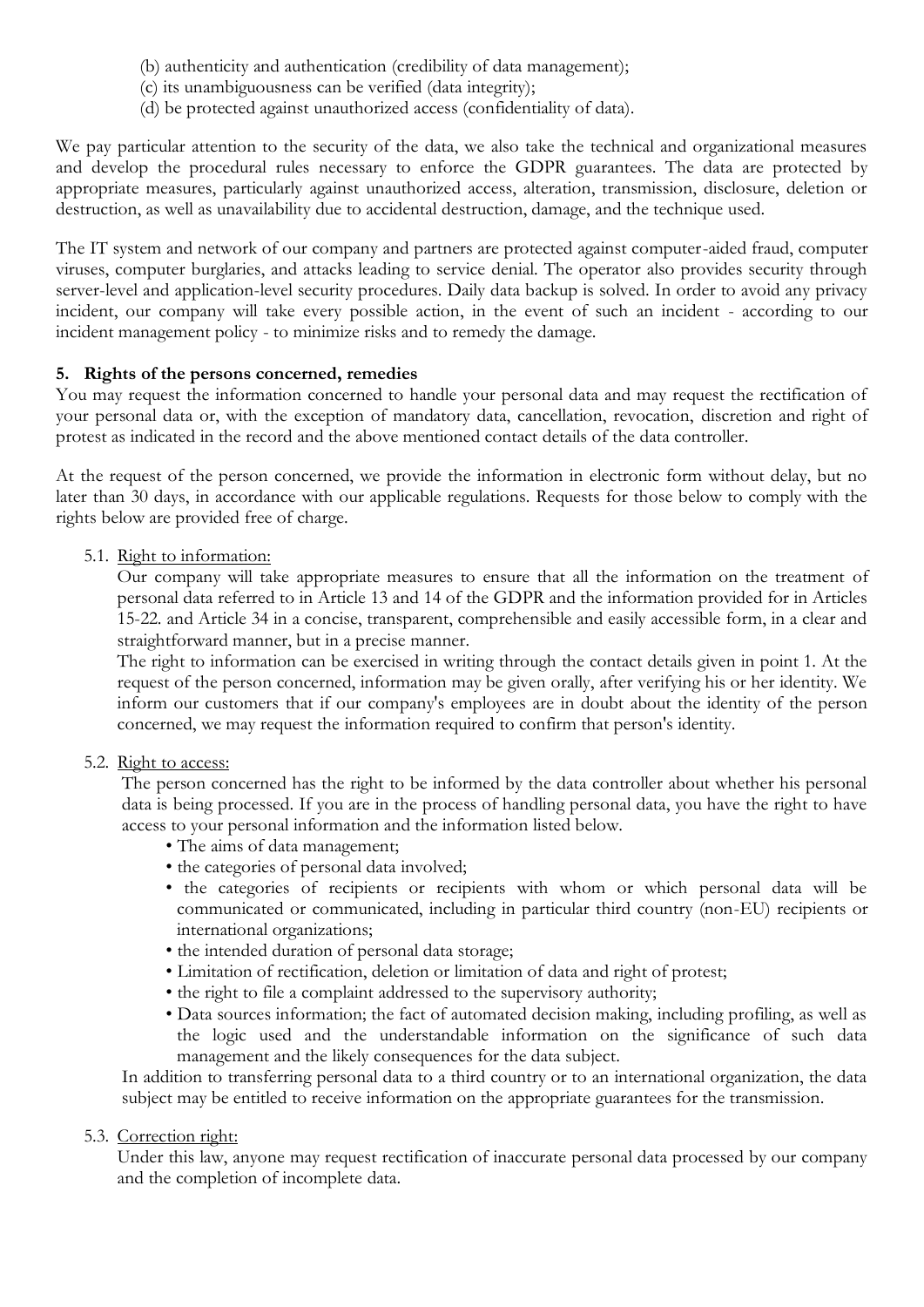## 5.4. Right to rescind:

The person concerned has the right, on any of the following grounds, to delete his personal data without undue delay:

(a) personal data are no longer required for the purpose from which they have been collected or otherwise treated;

(b) the party concerned withdraws the consent of the data controller and does not have any other legal basis for data processing;

(c) the data subject is objecting to the processing of data and has no prior legitimate reason for data handling;

(d) the unlawful handling of personal data may be established;

(e) the personal data are to be deleted in order to comply with the legal obligation imposed on the data controller in the Union or Member States' law;

(f) the collection of personal data in connection with the provision of information society services.

Deletion of data can not be initiated if data management is required for the following purposes:

(a) to exercise the right to freedom of expression and information;

(b) the fulfilment of an obligation under the law of the Union or of the Member States applicable to the data controller for the processing of personal data, or for the performance of a task carried out in the exercise of public authority exercised in the public interest or on the data controller;

(c) for public health or archaeological, scientific and historical research purposes or for statistical purposes in the public interest;

(d) or for the submission, validation or protection of legal claims.

## 5.5. Right to Restrict Data Management:

At the request of the person concerned, we restrict the processing of data to the conditions in Article 18 of the GDPR, so if:

- (a) the person concerned disputes the accuracy of the personal data; in this case, the restriction concerns the period of time which allows the accuracy of the personal data to be verified;
- (b) data processing is unlawful and the data subject is opposed to the deletion of the data and instead requests a restriction on its use
- c) the data controller no longer needs personal data for data processing, but the data subject requires them to submit, enforce or protect legal claims; or
- (d) the person concerned objected to the data handling; in this case, the restriction applies to the duration of determining whether the data controller's legitimate reasons prevail over the legitimate grounds of the party concerned.

If data processing is restricted, personal data may be handled only with the consent of the person concerned or with the submission, validation or protection of legal claims or other rights of a natural or legal person, or in the public interest of the European Union or of a Member State, except for storage. The concerned party must be informed in advance of the discontinuance of the limitation of data handling.

## 5.6. Right to data storage:

The data subject shall have the right to receive the personal data that he or she has accessed to the data controller in a fragmented, widely used machine-readable format and transmit such data to another data controller. Our company can execute such request in word or excel format.

5.7. The right to protest:

If your personal data is handled for direct business, the person is entitled to object at any time to the handling of personal data relating to that purpose, including profiling, if it is related to direct business acquisition. In the event of a protest against the handling of personal data for direct business acquisition, the data can not be handled for this purpose.

## 5.8. Automated decision-making in individual cases, including profiling:

The data subject shall be entitled to exclude the scope of a decision based solely on automated data management, including profiling, which would have a bearing on him or would have a significant effect on him. The above entitlement does not apply if it is data management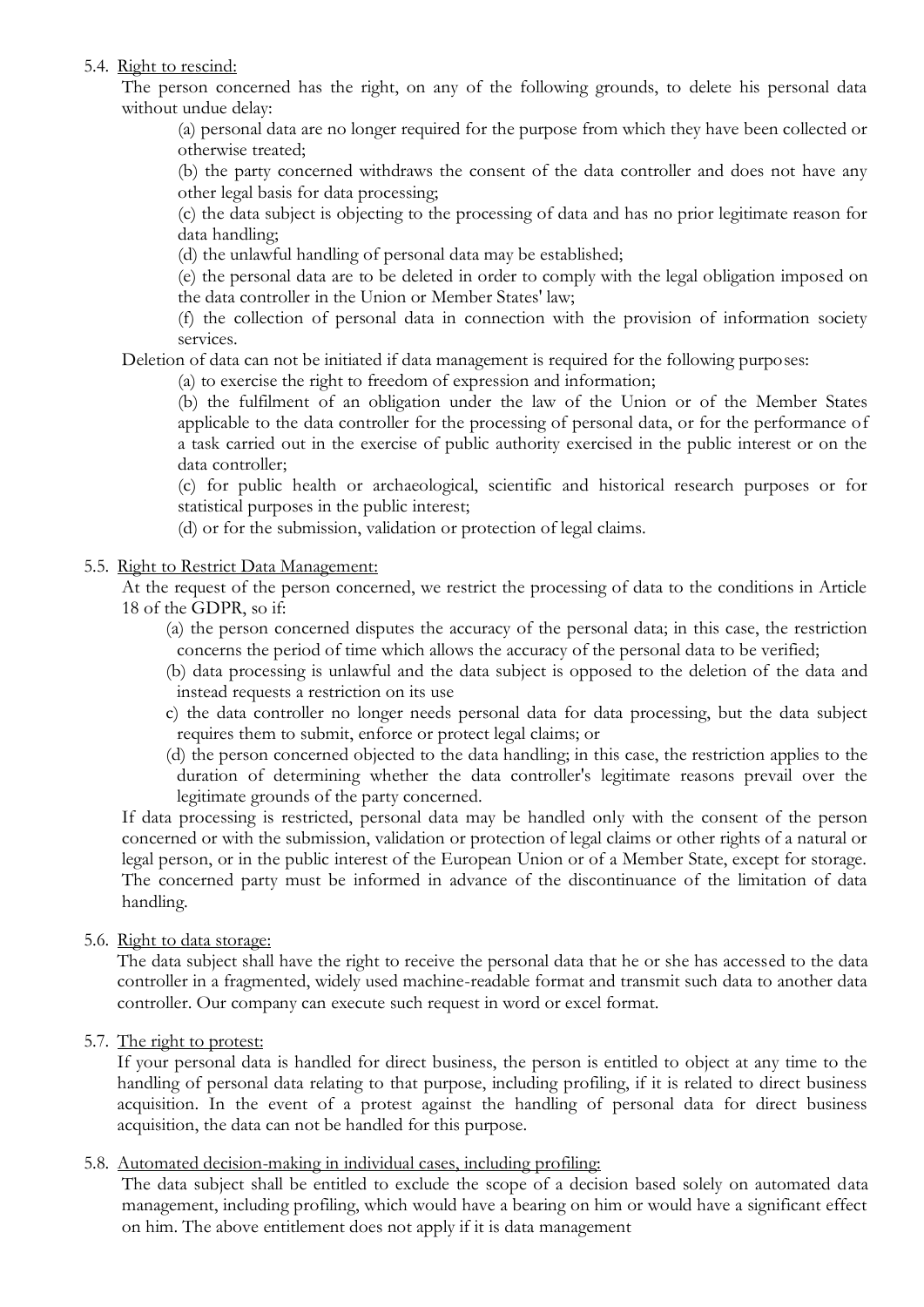(a) it is necessary for the conclusion and performance of the contract between the data subject and the data controller;

(b) the law of the Union or of the Member States applicable to the data controller which enables the rights and freedoms and the legitimate interests of the data subject

(c) establish appropriate measures to protect it; or

(d) is based on the express consent of the person concerned.

## 5.9. Right of withdrawal:

The person concerned has the right to withdraw his consent at any time. Revocation of the contribution does not affect the lawfulness of the consent based on consent, prior to the withdrawal.

## 5.10. Procedural rules:

The data controller shall inform the party concerned without undue delay, but in any way within one month from the receipt of the request, on the request for an Article. If necessary, taking into account the complexity of the application and the number of applications, this deadline may be extended by two additional months. The controller shall inform the person concerned of the extension of the time limit by indicating the reasons for the delay within one month of the receipt of the application.

If the concerned electronic application has been filed, the information will be provided electronically, unless otherwise requested by the person concerned.

If the data controller fails to take action on the request of the person concerned, he informs the data subject without delay and no later than one month from the receipt of the request for reasons of nonaction and whether he or she may file a complaint with the supervisory authority and exercise his right of judicial redress.

The data controller informs all recipients of any rectification, deletion or data limitation that he or she has been communicating with him or her, unless this proves impossible or requires disproportionate effort. At the request of the data subject, the data controller shall inform the addressees thereof.

## 5.11. Compensation and grievance fees:

Any person who has suffered material or non-material damage as a result of a violation of the Data Protection Regulation is entitled to compensation for the damage sustained by the data controller or the data processor. The data processor shall only be held liable for damage caused by data processing if he or she has not complied with the statutory obligations specifically imposed on the data processor or if the data controller's legitimate instructions have been disregarded or contravened. If several data controllers or multiple data processors or both the data controller and the data processor are involved in the same data management and are responsible for the damage caused by the data handling, each data controller or data processor is jointly and severally liable for the total damage.

The data controller or the data processor shall be exempt from liability if he or she proves that he or she is not liable in any way for the event giving rise to the damage.

## 5.12. Right to Court and Data Protection Authority Procedure:

In case of breach of his or her rights, the data subject may turn to the court. The court proceeds out of court.

Complaint with the National Data Protection and Information Authority can be used:

## **National Data Protection and Information Authority**

Address of the authority: 1125 Budapest, Szilágyi Erzsébet fasor 22 / C. Postal address: 1530 Budapest, Pf .: 5. Phone: +36 (1) 391 1400 E-mail ugyfelszolgalat@naih.hu Web: www.naih.hu

You have the right to complain to a supervisory authority established in a Member State of the European Union where you are habitually resident, working or suspected of a breach.

In violation of the rights of minor offending, hateful, exculpatory content, rectification, the rights of a deceased person, breach of good repute: